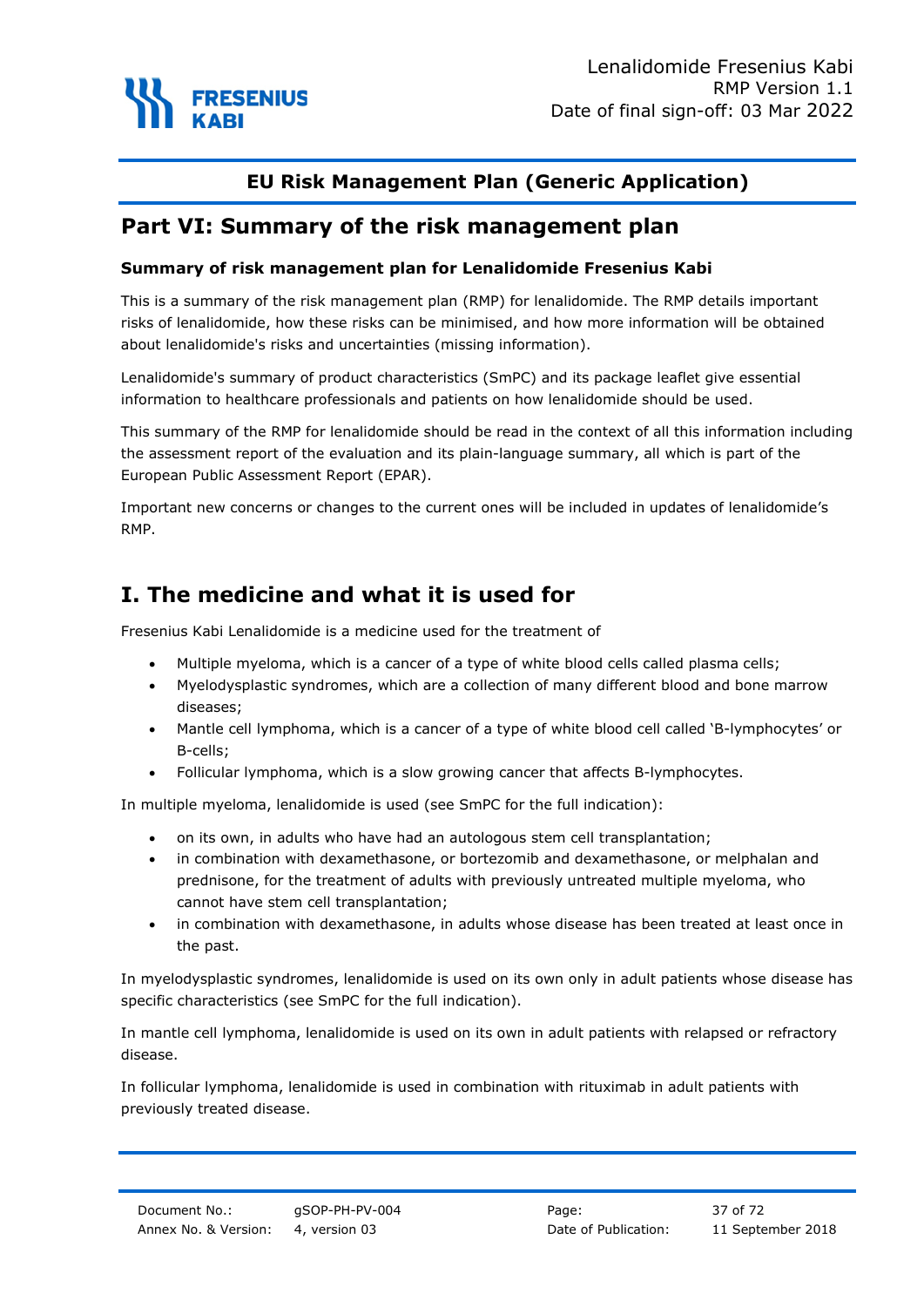

The Applicant's Lenalidomide contains lenalidomide as the active substance and it is given as 2.5, 5, 7.5, 10, 15, 20 and 25 mg capsules.

# **II. Risks associated with the medicine and activities to minimise or further characterise the risks**

Important risks of lenalidomide, together with measures to minimise such risks and the proposed studies for learning more about lenalidomide's risks, are outlined below.

- Measures to minimise the risks identified for this medicinal product are:
- Specific information, such as warnings, precautions, and advice on correct use, in the package leaflet and SmPC addressed to patients and healthcare professionals;
- Important advice on the medicine's packaging;
- The authorised pack size the amount of medicine in a pack is chosen so to ensure that the medicine is used correctly;
- The medicine's legal status the way a medicine is supplied to the patient (*e.g.* with or without prescription) can help to minimise its risks. Lenalidomide is subject to restricted medical prescription.

Together, these measures constitute *routine risk minimisation* measures.

In the case of lenalidomide, these measures are supplemented with *additional risk minimisation measures* mentioned under relevant important risks, below.

In addition to these measures, information about adverse reactions is collected continuously and is regularly analysed, including PSUR assessment, so that immediate action can be taken as necessary. These measures constitute *routine pharmacovigilance activities*.

### **II.A List of important risks and missing information**

Important risks of lenalidomide are risks that need special risk management activities to further investigate or minimise the risk, so that the medicinal product can be safely taken. Important risks can be regarded as identified or potential. Identified risks are concerns for which there is sufficient proof of a link with the use of lenalidomide. Potential risks are concerns for which an association with the use of this medicine is possible based on available data, but this association has not been established yet and needs further evaluation. Missing information refers to information on the safety of the medicinal product that is currently missing and needs to be collected (e.g. on the long-term use of the medicine).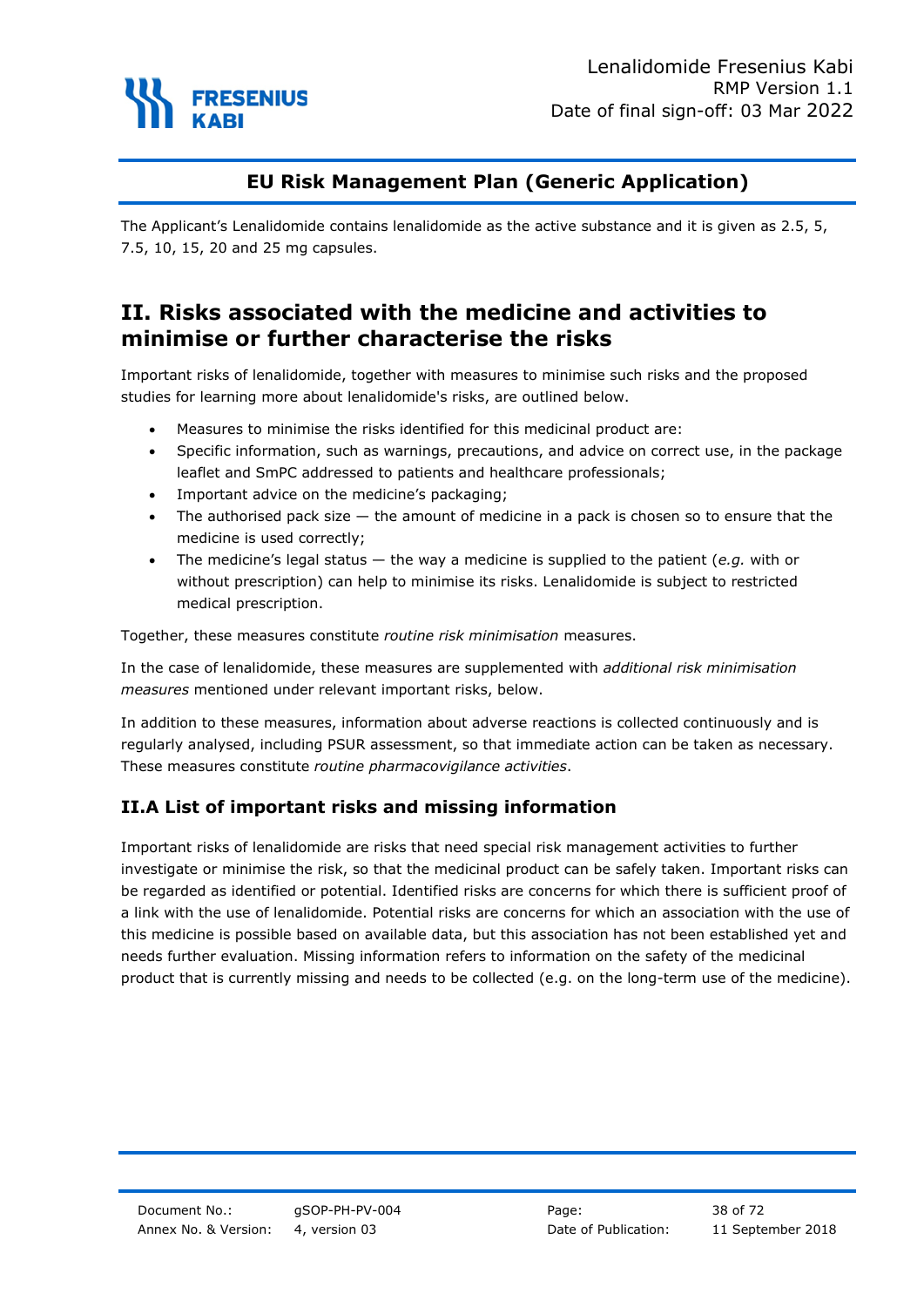

Table II.A Summary of safety concerns

| <b>Summary of safety concerns</b> |                                                                                                                                                               |
|-----------------------------------|---------------------------------------------------------------------------------------------------------------------------------------------------------------|
| Important identified risks        | Second primary malignancies<br>Serious infection due to neutropenia<br>$\bullet$<br>Teratogenicity                                                            |
|                                   | Important identified risks related to indication/target population<br>For mantle cell lymphoma and follicular lymphoma:<br>$\bullet$<br>Tumour flare reaction |
| Important potential risks         | Cardiac arrhythmias<br>Cardiac failure<br>Ischaemic heart disease (including myocardial infarction)<br>$\bullet$<br>Off label use                             |
| Missing information               | None                                                                                                                                                          |

### **II.B Summary of important risks**

Table II.B Summary of important risks

| <b>Important identified risks</b>    |                                                                                                                                                                                                                                                                                                                                                                                                  |  |
|--------------------------------------|--------------------------------------------------------------------------------------------------------------------------------------------------------------------------------------------------------------------------------------------------------------------------------------------------------------------------------------------------------------------------------------------------|--|
| <b>Second primary malignancies</b>   |                                                                                                                                                                                                                                                                                                                                                                                                  |  |
| Risk minimisation measures           | Routine risk minimisation measures:<br>SmPC sections 4.4 and 4.8.<br>PL section 4.<br>$\bullet$<br>Lenalidomide is a prescription only medicine.<br>Routine pharmacovigilance activities beyond adverse reactions<br>reporting and signal detection:<br>Specific adverse reaction follow-up questionnaires for SPM.<br>Additional risk minimisation measures:<br>Educational materials (HCP kit) |  |
| Serious infection due to neutropenia |                                                                                                                                                                                                                                                                                                                                                                                                  |  |
| Risk minimisation measures           | Routine risk minimisation measures:<br>SmPC sections 4.2, 4.4 and 4.8<br>$\bullet$<br>PL sections 2 and 4.<br>$\bullet$<br>Lenalidomide is a prescription only medicine.<br>$\bullet$<br>Routine pharmacovigilance activities beyond adverse reactions<br>reporting and signal detection:<br>Specific adverse reaction follow-up questionnaires for Serious<br>infection due to Neutropenia.     |  |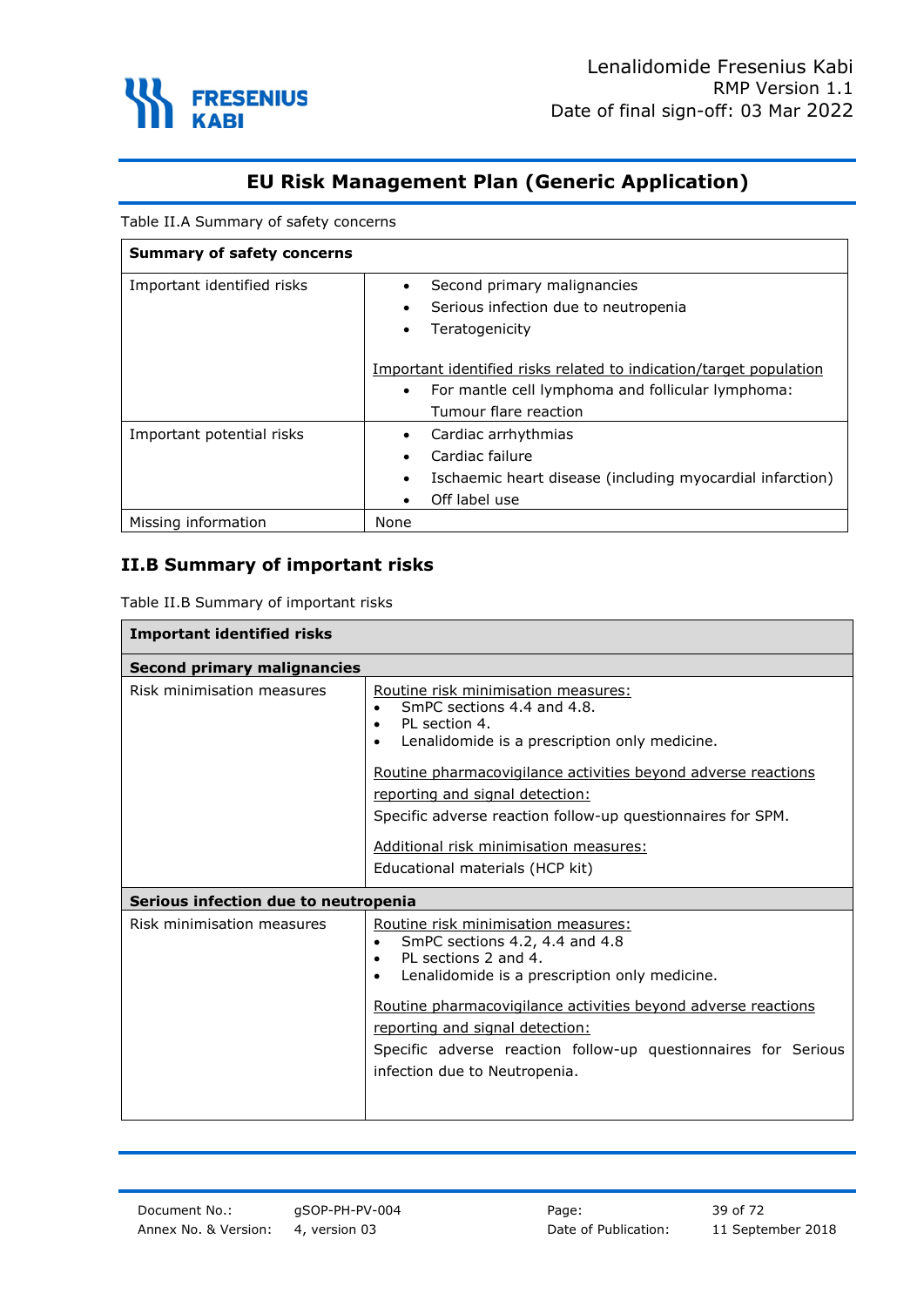

|                                                                                                                                               | Additional risk minimisation measures:<br>None proposed.                                                                                                                                                                                                                                                                                                                                                                                                                                                                                                                                                             |  |
|-----------------------------------------------------------------------------------------------------------------------------------------------|----------------------------------------------------------------------------------------------------------------------------------------------------------------------------------------------------------------------------------------------------------------------------------------------------------------------------------------------------------------------------------------------------------------------------------------------------------------------------------------------------------------------------------------------------------------------------------------------------------------------|--|
| <b>Teratogenicity</b>                                                                                                                         |                                                                                                                                                                                                                                                                                                                                                                                                                                                                                                                                                                                                                      |  |
| Risk minimisation measures                                                                                                                    | Routine risk minimisation measures:<br>SmPC sections 4.3, 4.4, 4.6, 4.8 and 5.3.<br>PL section 2: Advice to patients concerning pregnancy, fertility<br>$\bullet$<br>and contraception methods.<br>Special warning on outer packaging carton.<br>$\bullet$<br>Lenalidomide is a prescription only medicine.<br>$\bullet$<br>Routine pharmacovigilance activities beyond adverse reactions<br>reporting and signal detection:<br>Specific<br>follow-up<br>adverse<br>questionnaires<br>reaction<br>for<br>Teratogenicity.<br>Additional risk minimisation measures:<br>PPP, HCP kit, patient brochures, patient card. |  |
| Additional pharmacovigilance<br>activities                                                                                                    | Monitoring of effectiveness of PPP as category 3 study will be<br>agreed with the concerned national competent authorities.                                                                                                                                                                                                                                                                                                                                                                                                                                                                                          |  |
| Important identified risks related to indication/target population<br>For mantle cell lymphoma and follicular lymphoma: Tumour flare reaction |                                                                                                                                                                                                                                                                                                                                                                                                                                                                                                                                                                                                                      |  |
| Risk minimisation measures                                                                                                                    | Routine risk minimisation measures:<br>SmPC sections 4.2, 4.4 and 4.8.<br>$\bullet$<br>Lenalidomide is a prescription only medicine.<br>$\bullet$<br>Additional risk minimisation measures:<br>Educational materials (HCP kit)                                                                                                                                                                                                                                                                                                                                                                                       |  |
| <b>Important potential risks</b>                                                                                                              |                                                                                                                                                                                                                                                                                                                                                                                                                                                                                                                                                                                                                      |  |
| <b>Cardiac arrhythmias</b>                                                                                                                    |                                                                                                                                                                                                                                                                                                                                                                                                                                                                                                                                                                                                                      |  |
| Risk minimisation measures                                                                                                                    | Routine risk minimisation measures:<br>SmPC section 4.8.<br>PL section 4.<br>Lenalidomide is a prescription only medicine.<br>Routine pharmacovigilance activities beyond adverse reactions<br>reporting and signal detection:<br>Specific adverse reaction follow-up questionnaires for Cardiac<br>failure and cardiac arrhythmias.<br>Additional risk minimisation measures:<br>None proposed.                                                                                                                                                                                                                     |  |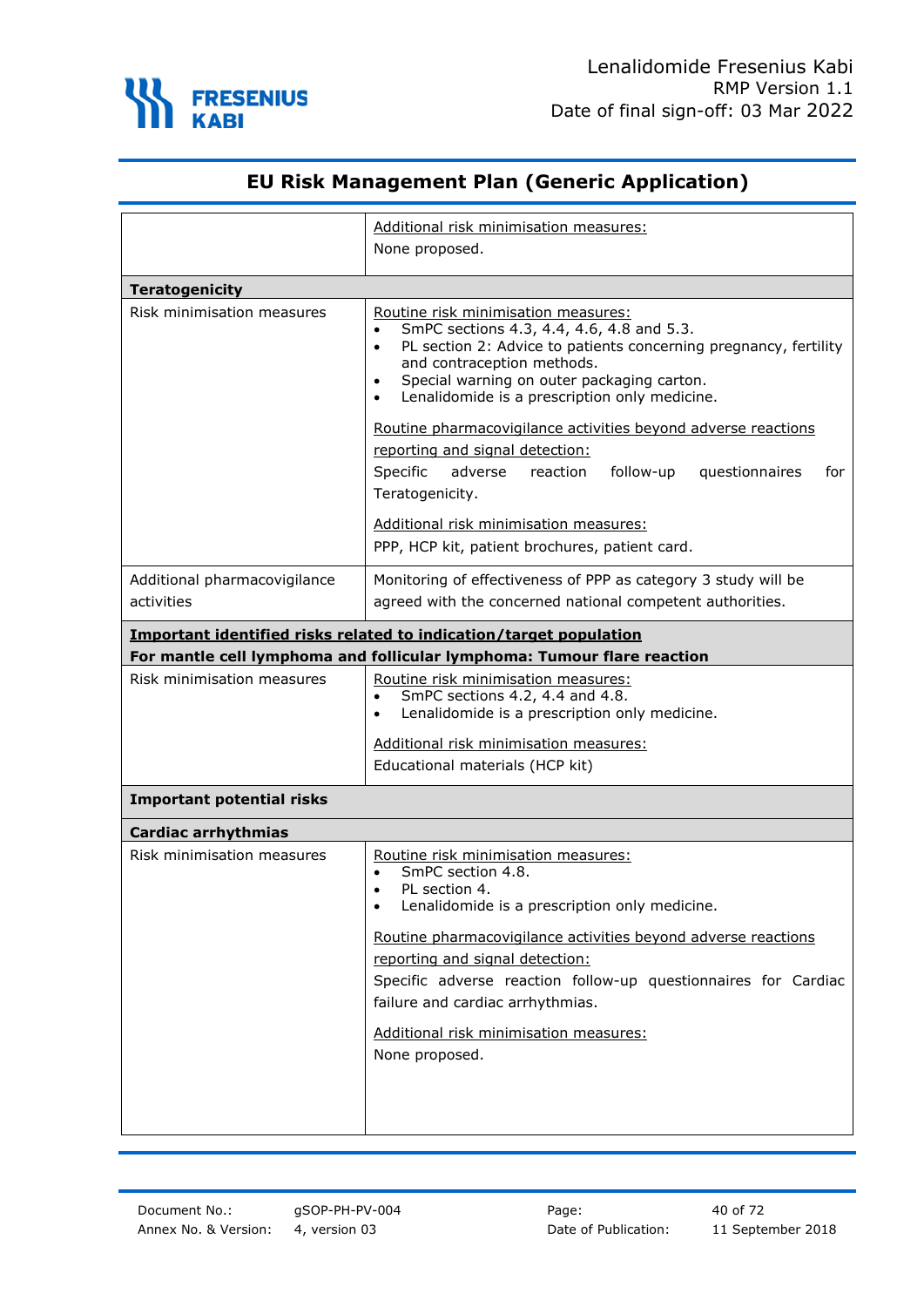

| <b>Cardiac failure</b>                                           |                                                                                                                                                                                                                                                                                                                                                                                                                                                                    |  |
|------------------------------------------------------------------|--------------------------------------------------------------------------------------------------------------------------------------------------------------------------------------------------------------------------------------------------------------------------------------------------------------------------------------------------------------------------------------------------------------------------------------------------------------------|--|
| Risk minimisation measures                                       | Routine risk minimisation measures:<br>SmPC sections 4.8.<br>PL sections 2 and 4.<br>$\bullet$<br>Lenalidomide is a prescription only medicine.                                                                                                                                                                                                                                                                                                                    |  |
|                                                                  | Routine pharmacovigilance activities beyond adverse reactions<br>reporting and signal detection:<br>Specific adverse reaction follow-up questionnaires for Cardiac<br>failure and cardiac arrhythmias.                                                                                                                                                                                                                                                             |  |
|                                                                  | Additional risk minimisation measures:<br>None proposed.                                                                                                                                                                                                                                                                                                                                                                                                           |  |
| <b>Ischaemic heart disease (including Myocardial infarction)</b> |                                                                                                                                                                                                                                                                                                                                                                                                                                                                    |  |
| Risk minimisation measures                                       | Routine risk minimisation measures:<br>SmPC sections 4.4 and 4.8.<br>$\bullet$<br>PL section 4.<br>$\bullet$<br>Lenalidomide is a prescription only medicine.<br>$\bullet$<br>Routine pharmacovigilance activities beyond adverse reactions<br>reporting and signal detection:<br>Specific adverse reaction follow-up questionnaires for ischaemic<br>heart disease (including Myocardial infarction).<br>Additional risk minimisation measures:<br>None proposed. |  |
| <b>Off label use</b>                                             |                                                                                                                                                                                                                                                                                                                                                                                                                                                                    |  |
| Risk minimisation measures                                       | Routine risk minimisation measures:<br>SmPC section 4.4.<br>$\bullet$<br>Lenalidomide is a prescription only medicine.<br>$\bullet$<br>Additional risk minimisation measures:<br>None proposed.                                                                                                                                                                                                                                                                    |  |
| Additional pharmacovigilance<br>activities                       | Off label use will be tracked as part of evaluation of the<br>effectiveness of PPP.                                                                                                                                                                                                                                                                                                                                                                                |  |

### **II.C Post-authorisation development plan**

### **II.C.1 Studies which are conditions of the marketing authorisation**

There are no studies which are conditions of the marketing authorisation or specific obligation of the Lenalidomide Fresenius Kabi.